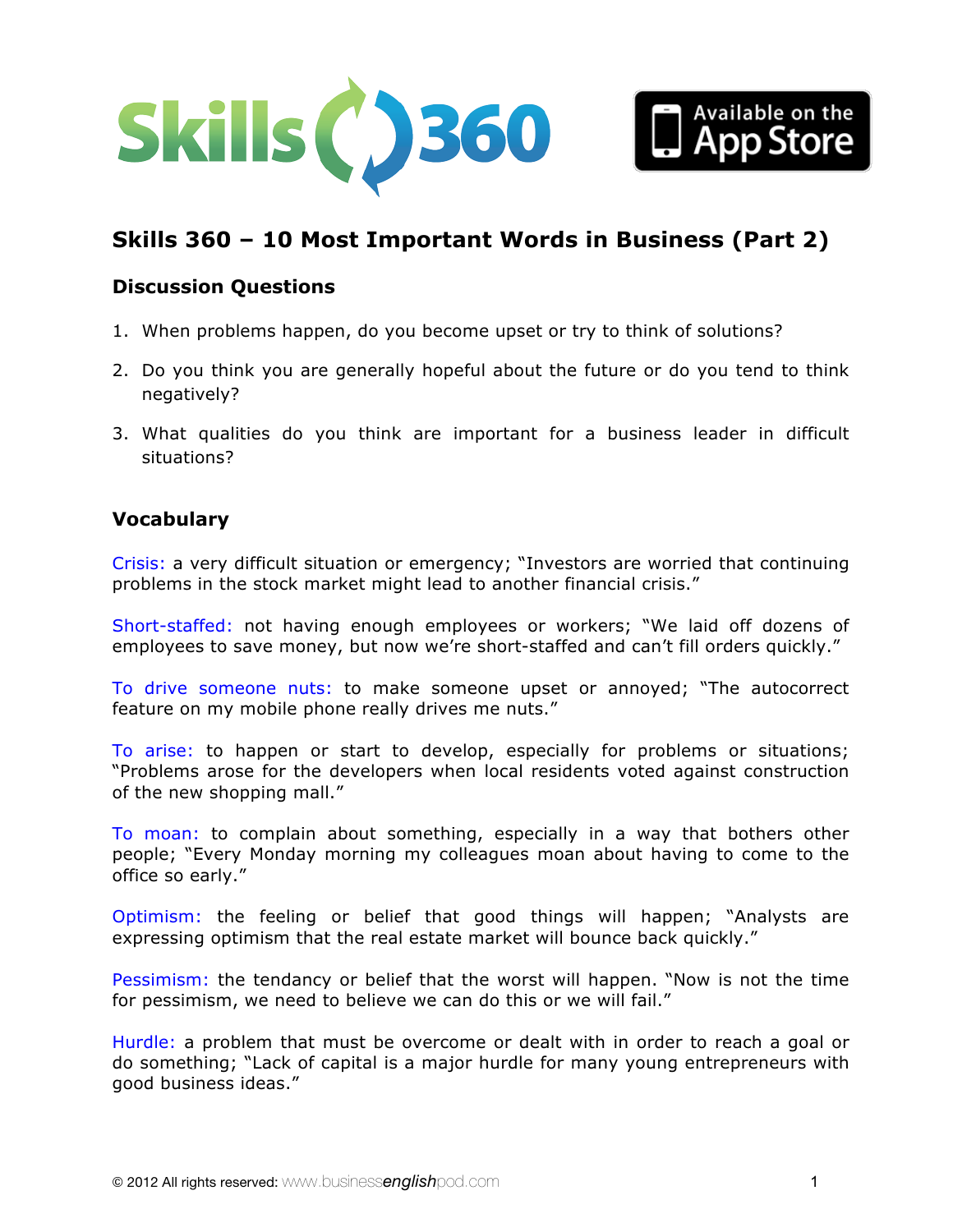To give up: to stop trying to do or achieve something; "After being rejected by over a dozen universities, Roger gave up on his plans to study for an MBA."

To keep your eye on the prize: to stay motivated and focused on your final goal or reward; "Okay folks, I know things have been really busy, but let's keep our eye on the prize and we'll get this done before Christmas."

Down the road: in the future; "Sales our good in our retail outlets, but 10 years down the road we're going to have to be more competitive in the online market."

To overcome: to deal with a problem successfully; "You are going to have to overcome your lack of confidence if you want to be a good salesman."

Decisiveness: having the ability to make decisions and act firmly. "Decisiveness is a quality we look for in new managers."

Bumpy: we can use "bumpy" to describe a road or process that has many problems; "We had a pretty bumpy start-up phase, but we finally managed to turn a profit in our fifth year of operations."

To display: to show a feeling, emotion, or characteristic; "David displayed tremendous preparation and diplomacy during the negotiations."

On the fence: someone who is "on the fence" is having difficulty making a decision or taking a position; "While the executives support expansion wholeheartedly, the shareholders are still on the fence about it."

All-in: in poker, if you are "all-in" you put all your money on one bet, but we can use this expression more generally to say you are completely committed to something, especially a plan; "This sounds like a good idea, but before I go all-in I need to know more about the project partners."

To have what it takes: to have the ability or intelligence to do something; "I thought I'd enjoy law, but after a few years as a junior lawyer I realized I don't really have what it takes."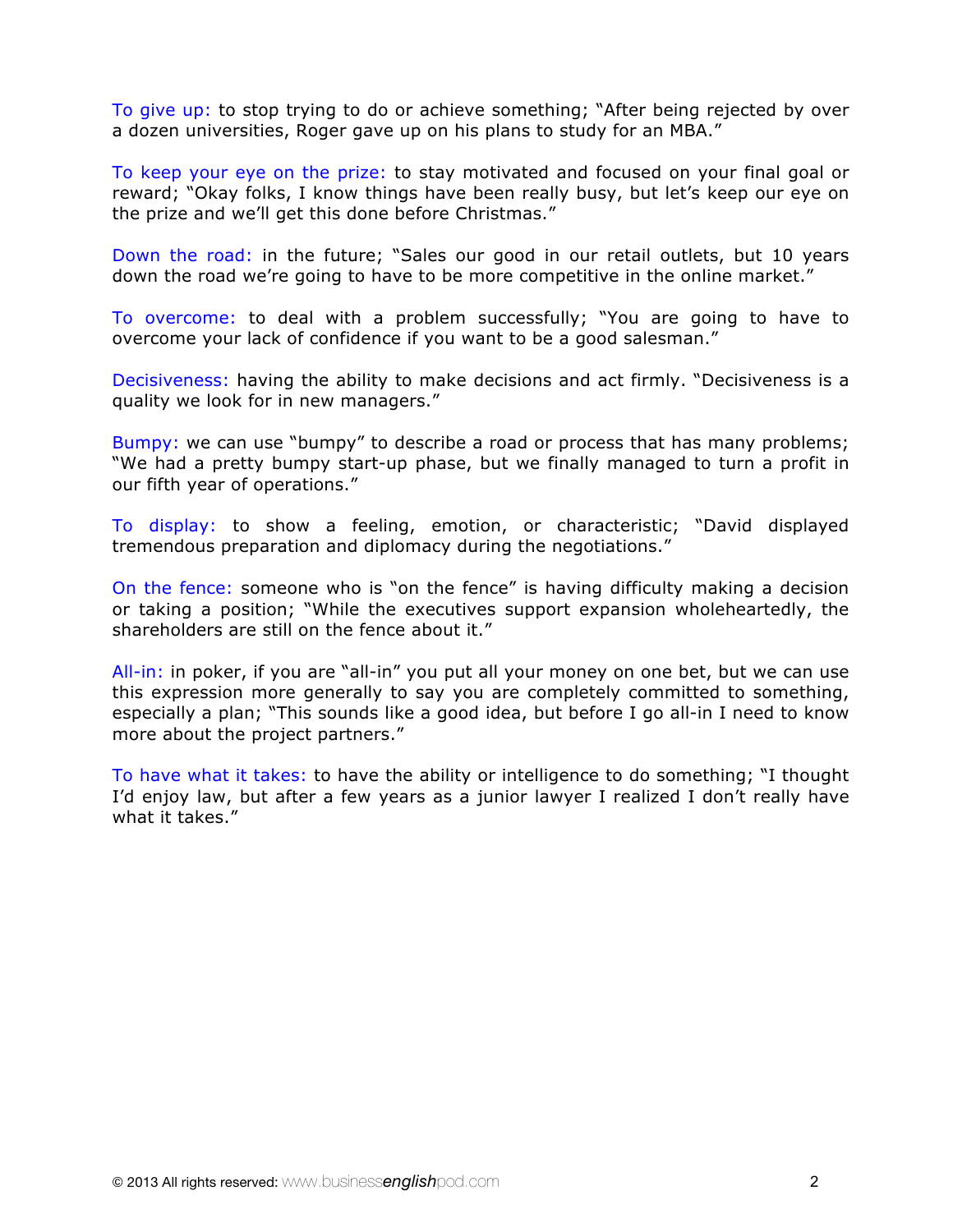# **Transcript**

Hello and welcome back to the Skills 360 podcast. I'm you're host, Tim Simmons, and today we're going to continue our look at the 10 key characteristics of the successful business leader. And just like last time, we're going to match these qualities to useful words or phrases that you can use in your everyday work life.

To begin, I want you to imagine you're called to an emergency meeting to talk about a crisis. Like there's a big project to finish and you're short-staffed. One person says "oh no, this is never going to get done." Another person says "This happens all the time and it drives me nuts." But this is not what the good business leader says. The good business leader starts by saying "how about…" As in: "how about bringing staff over from another department for a couple of weeks." And what does this show? It shows that you are solution-minded. When problems arise, and problems *always* arise, you can't moan and complain. You have to think of solutions.

Being solution-minded is related to another quality of a good businessperson: optimism. A great man once said "if you plant potatoes, don't be surprised if you get potatoes." Now, you might not be in the farming business, but what this means is that if you think and talk negatively, you get negative results. But if you think and talk positively, then you get positive results. And the key expression here is "I believe." So when your colleague says "is this going to work?" You say "Yes. I believe it will work." Others might not believe. They may be filled with doubt and pessimism. But optimism will see you over many hurdles that will force the pessimist to give up.

Of course, thinking positively means keeping your eye on the prize, even when the prize isn't right in front of you. A wise business leader can see that prize miles away. He says, "in the future…" to help people overcome the present. This is what we call "vision," or the ability to imagine what success looks like down the road. In fact, how can you know which road to take if you don't even know what the ultimate destination is? Well, we ask the people with vision, the people who say "in the future…"

Okay, so we've talked a lot about overcoming problems, and how optimism, vision and being solution-minded can help us do that. But there are a couple of other qualities that you may need. One of them is the ability to say "no." Not "maybe", or "maybe not", or "let's think about that", or "well, I'm not sure." I mean just a plain and direct "no." Sometimes people come up with bad ideas, ideas that clearly won't get you to where you need to go. And while sometimes you need to be diplomatic about things, at other times you need *decisiveness*. And that means saying "no" when you think "no".

The road to success can be bumpy, as we all know. And if you ask successful entrepreneurs and business leaders how they got where they are, they will have a lot of different answers. And they'll show the qualities we've mentioned in different amounts. Jack might be more diplomatic than Helen. But Helen might be more visionary than Jack.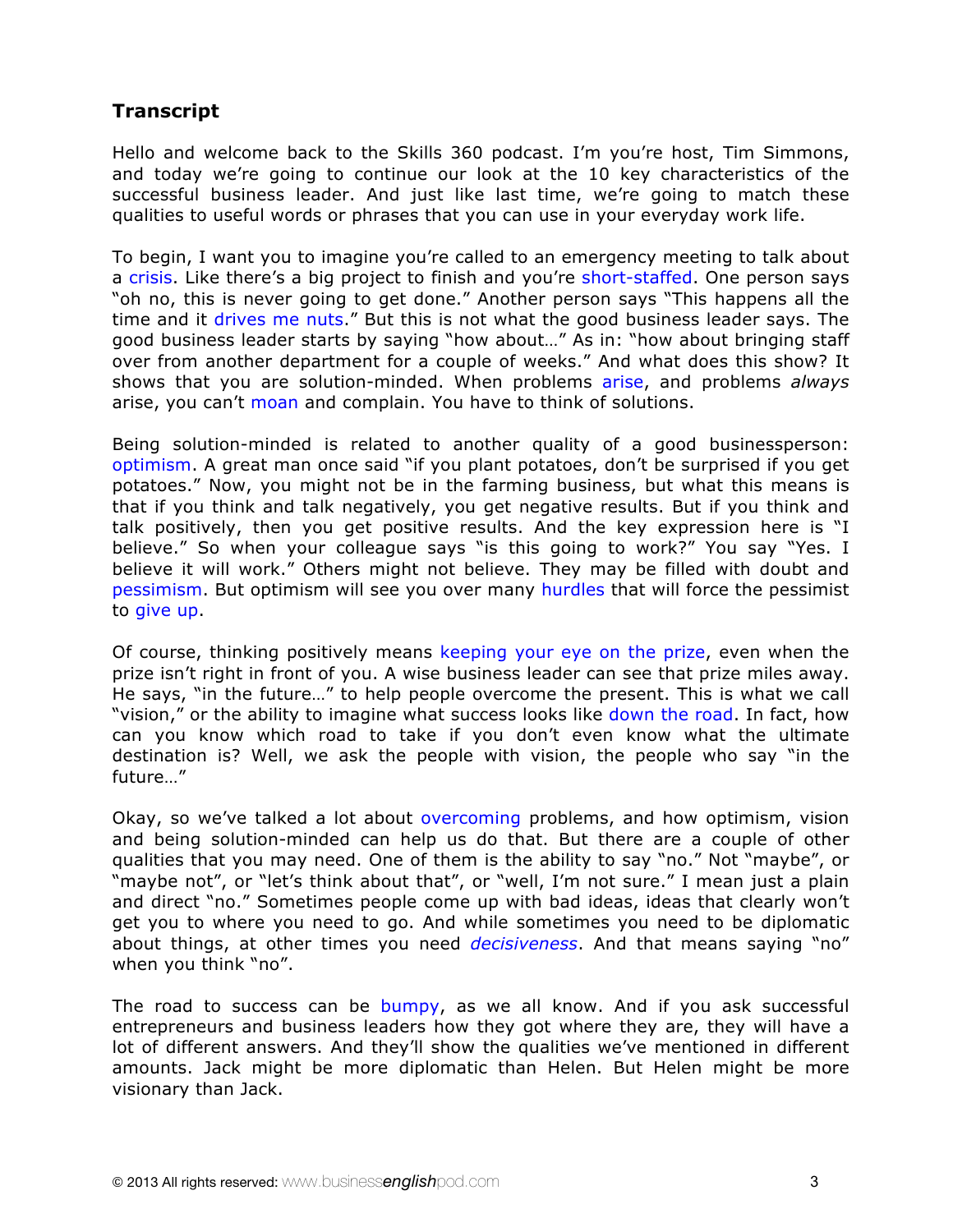However, there is one quality that absolutely every successful business person displays. And this quality relates to a phrase that these people think and use all the time. That phrase is "yes, we can." And what it shows is determination. You can't be on the fence about success. You have to be all-in and 100% determined to make it. And every organization is led by people like this, who can persuade everyone through the strength of their determination that "yes, we can."

So, can you? Do you have what it takes to be a successful business leader? Are you solution-minded, optimistic, visionary, decisive, and determined?

That's all for today. If you'd like to test yourself on what we've just covered, have a look at the **myBEonline.com** website. There you'll find a quiz about today's show as well as a complete transcript.

So long. And see you again soon.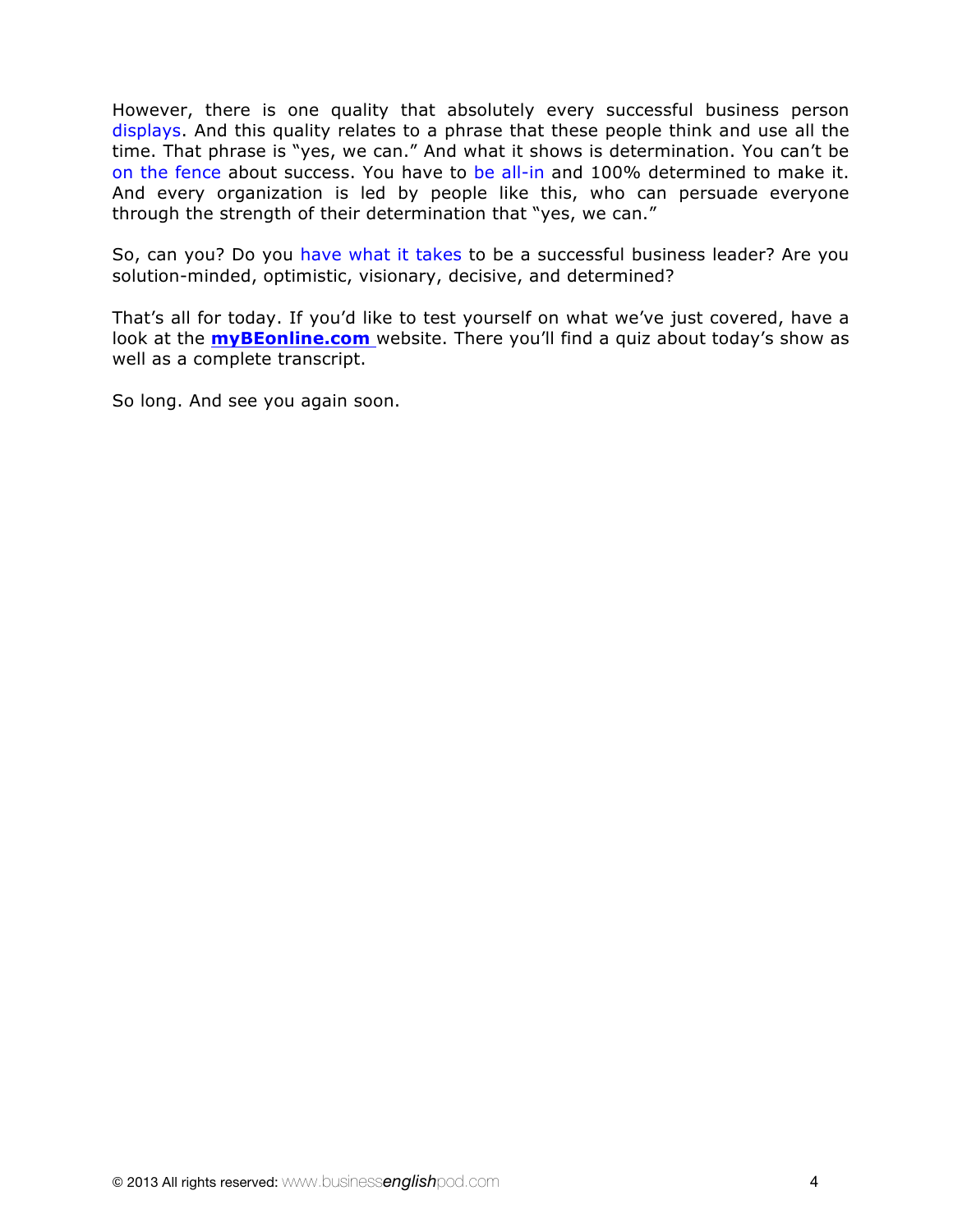# **Review**

- 1. Which of the following phrases would a good business leader use to respond to an emergency situation?
	- A "Unfortunately…"
	- B "Who is responsible…"
	- C "In the future…"
	- D "Why don't we..."
- 2. What does Tim say about the way we think and talk?
	- A The way we think and talk are not as important as the way we act.
	- B Thinking and talking a lot about problems can be counterproductive.
	- C The way we think and talk has a direct effect on the results we get.
	- D The way we talk normally reflects the way we think.
- 3. The business leader who says "in the future" is demonstrating the quality known as:
	- A vision
	- B optimism
	- C determination
	- D decisiveness
- 4. According to Tim, being optimistic, solution-minded, and visionary can help a business leader…
	- A deal successfully with difficulties
	- B earn the respect of others
	- C adapt to economic changes
	- D approach business decisions with confidence
- 5. Tim says that while sometimes we have to be diplomatic, at other times we must be \_\_\_\_\_\_\_\_\_\_\_\_\_\_\_\_\_, which means saying \_\_\_\_\_\_\_\_\_\_\_\_\_\_\_\_\_\_\_ very clearly.
	- A direct… "never"…
	- B decisive… "no"…
	- C cautious… "maybe"…
	- D assertive… "don't"…
- 6. Which of the qualities does Tim say that every successful business person displays?
	- A optimism
	- B determination
	- C vision
	- D decisiveness